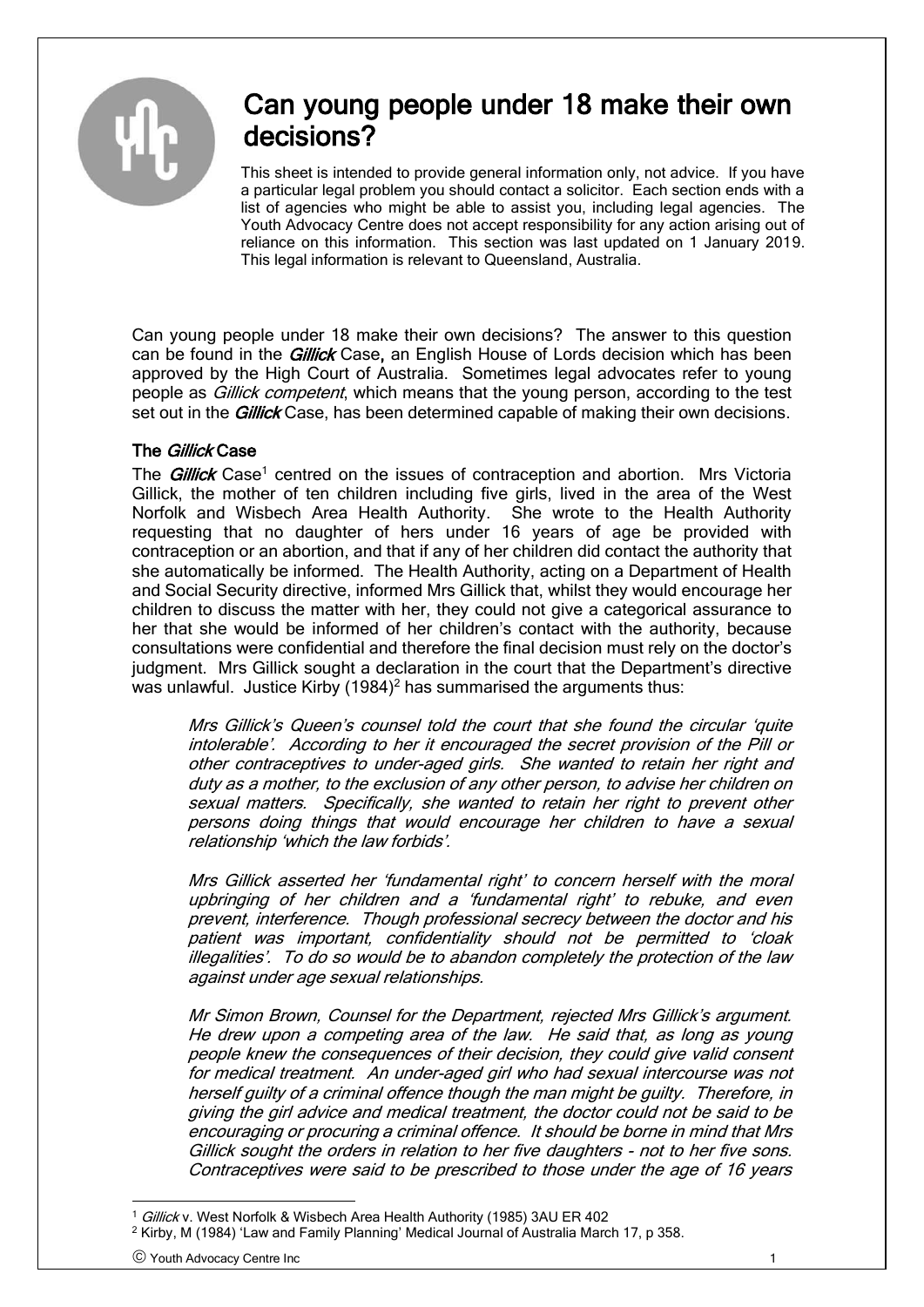for their own good, and to stop the tragedy of unwanted pregnancies. There was no reason to suppose that doctors and family planning clinics want to encourage their patients to have unlawful sexual relations. But it was their duty to give confidential advice to their patients, including young patients of sufficient<br>maturity to understand the advice. Better that the advice be given by Better that the advice be given by professional doctors than that it be gleaned behind the school shed or at the local discotheque"

In the course of his judgment in the House of Lords, Lord Scarman made the following observations:

- Three features have emerged in today's society which were not known to our predecessors: (1) contraception as a subject of medical advice and treatment; (2) the increasing independence of young people; and (3) the changed status of women... The law ignores these developments at its peril.......
- The common law has never treated parental rights as sovereign or beyond review and control. Nor has our law ever treated the child as other than a person with capacities and rights recognised by law. Parental rights are derived from parental duty and exist only so long as they are needed for the protection of the person and property of the child....
- The law relating to parent and child is concerned with the problems of the growth and maturity of the human personality. If the law should impose upon the process of 'growing up' fixed limits where nature knows only a continuous process, the price would be artificiality and a lack of realism in an area where the law must be sensitive to human development and social change.

## The Law in Queensland

In 1992 in a case commonly known as *Marion's Case*, <sup>3</sup> the *Gillick* decision was accepted as part of Australian law. In the Australian case a majority of the High Court of Australia stated that [a] minor is ... capable of giving informed consent when he or she achieves a sufficient understanding and intelligence to enable him or her to understand fully what is proposed.

As the Queensland Parliament has not passed any laws relating to the issue, the law decided in these two cases is the law in Queensland. Other State Governments have passed specific laws, with the result that the law is not the same throughout Australia. Therefore, in Queensland it is the case that:

It is part of the everyday experience of doctors to make judgments about their patient's capacity. Doctors are required to explain adequately to any patient the nature of proposed treatment and must be satisfied that the patient understands it. Under Gillick and Marion's Case the practitioner's responsibility is to inform the child in language which the child can understand, of the nature of the proposed treatment and its short and longer term medical implications including any risks. If the child demonstrates a capacity to understand the explanation and shows an appreciation of the benefits and risks, the doctor can make a Judgement as to the child's competence (Wilson et al, NC & YLC, 1995).

In addition, if the doctor is satisfied as to the child's ability to make choices and decisions and agrees to provide medical assistance, the doctor is then bound by confidentiality in the same way as they would if treating an adult.

Youth workers should be aware that the Gillick Case is not limited to the work of doctors giving people under 18 contraceptive advice. It applies to any adult who works with a young person. The reasoning behind the decision was drawn from recognition

<sup>3</sup> Secretary, Department of Health and Community Services v JWB and SMB (1992) CLR 218